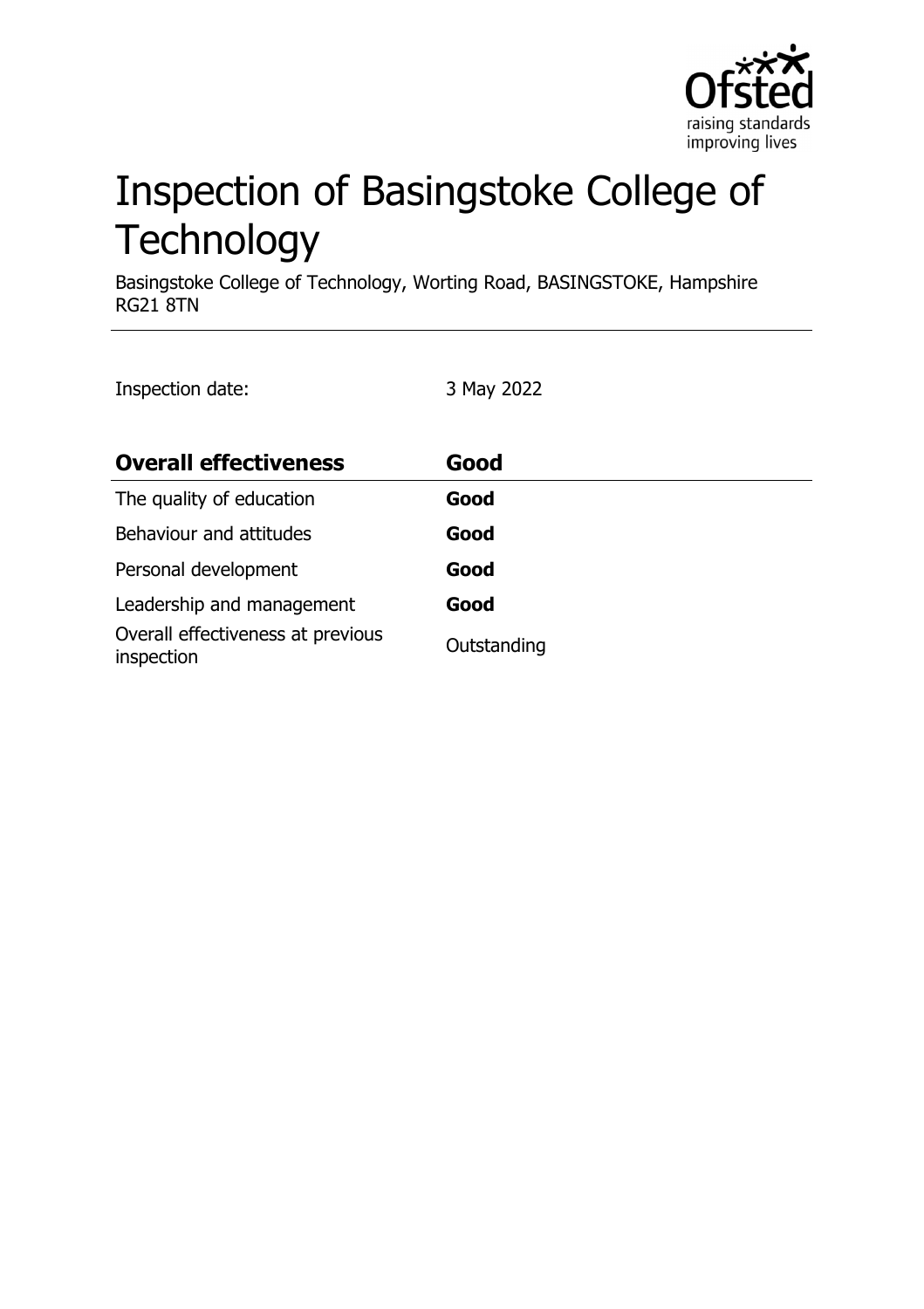

# **What is it like to attend this early years setting?**

#### **The provision is good**

Children show that they feel happy and secure in this welcoming nursery, where the staff and management team work hard to create a strong, family ethos. The manager aims to focus not only on each child but to support each family as a whole.

Children in all age groups benefit from staff who know them well and who plan a varied and interesting curriculum. For example, babies explore frozen paint cubes and learn to make marks with them on paper. Toddlers investigate toy dinosaurs hidden in slime and older children take part in fun exercise activities where they jump and stretch. All children enjoy the praise they receive for their efforts and achievements. This helps to build their self-esteem and confidence.

Children show they are inquisitive learners. They explore their environments, inside and outside, with enthusiasm. All children, including those in receipt of additional funding, develop a positive attitude towards learning and are gaining the skills they need for the next stage of their education. For example, older children develop good independence skills and learn how to manage their self-care. Children's behaviour is good overall and staff support them well to learn to manage their feelings and behaviour.

### **What does the early years setting do well and what does it need to do better?**

- $\blacksquare$  The manager and her staff have worked hard to adapt to changes in practice as a result of the COVID-19 pandemic. They continue to evaluate the positive aspect of some of these changes, such as moving whole groups of children up to the next room, which has enabled children to feel more confident and settled as they experience the transition with their friends.
- Staff show respect for children's voices and opinions. For example, children are often encouraged to vote for which story they would like or which theme they would like their role-play area to be next. Staff also recognise the impact on children's self-esteem if they are asked to take apart or tidy away their 'work'. As a result, staff enable children to display their models in the office window for their parents and carers to see. They place unfinished jigsaw puzzles on boards so that children can return to them as and when they wish.
- Staff are very knowledgeable about individual children and carefully plan activities based on children's interests to close any gaps in learning. However, staff do not always adapt their teaching to meet children's differing needs or emerging interests as they arise during activities, in order to maximise children's learning.
- Children's physical health is promoted well through nutritious food, regular fresh air and exercise. The management team has worked with the college to review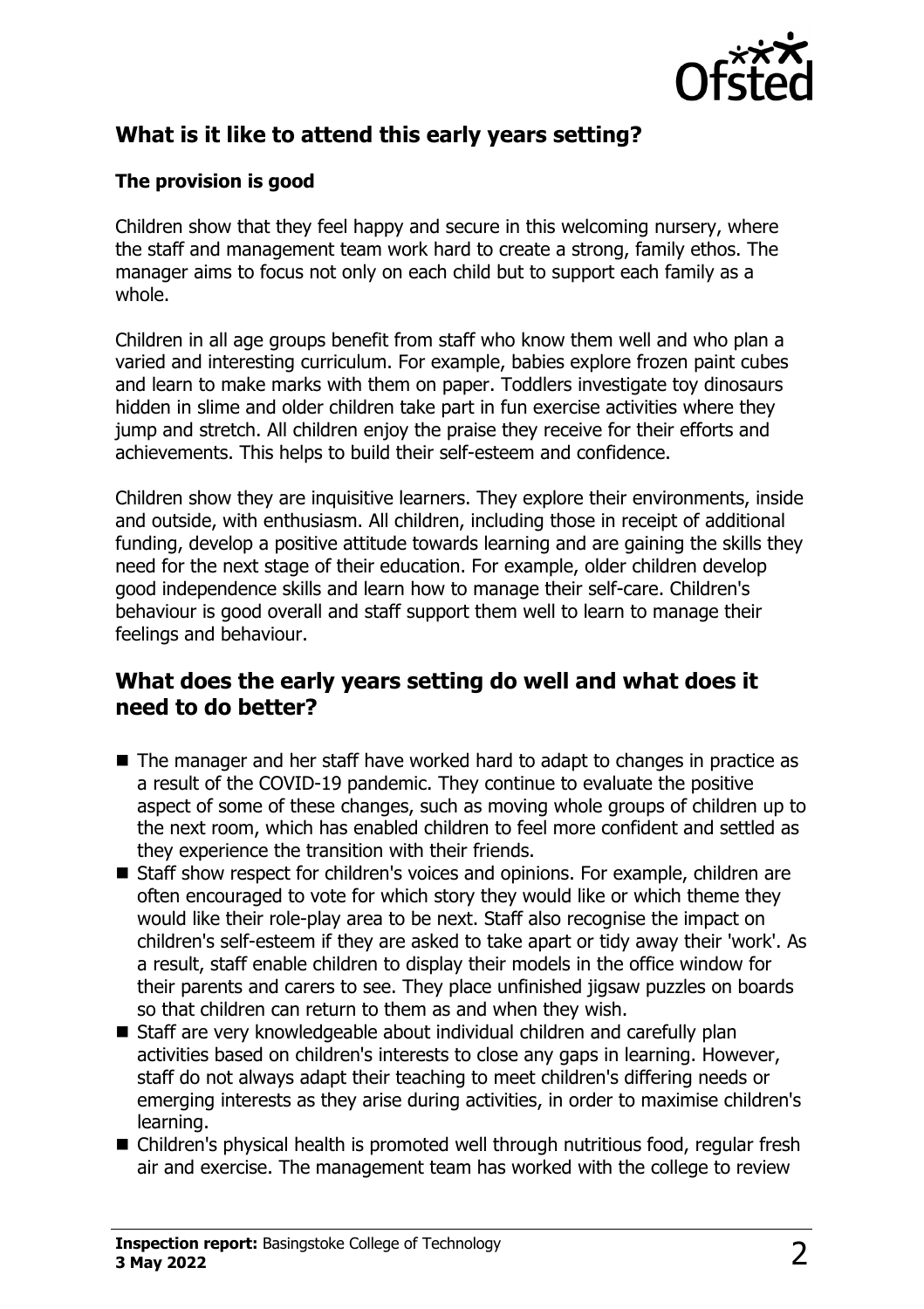

the policy on the provision of food and children's allergies to further ensure that children's dietary requirements are strictly adhered to. Children thoroughly enjoy playing outside and have great fun using the slide to go from the upper garden to the lower garden. They confidently ride on wheeled toys, play with the mud kitchen and explore the natural area. Older children show good imagination as they make a nest with grass and pretend that the stones they have found are dinosaur eggs.

- $\blacksquare$  Staff comment that they feel well supported. They have regular supervision meetings and access some training to help develop their practice. The management team has recently introduced a 'room improvement scheme' to help room leaders observe their staff from a different perspective and evaluate the quality of teaching in a more objective way. This will support the staff to continuously improve the service they provide for children.
- Parents feel well informed. They describe the care as 'excellent' and that the staff appear genuinely interested in their children. Parents comment that their children look forward to attending nursery and that they take part in a wide variety of activities.
- $\blacksquare$  All children, including the youngest, are confident to approach visitors to the setting. Staff promote children's language and communication skills well. For example, when exploring toys eggs filled with slime, young children use good descriptive language, such as 'sticky', 'squishy' and 'cold'.

# **Safeguarding**

The arrangements for safeguarding are effective.

Staff have a secure understanding of the possible signs and symptoms of abuse. They know what action to take if they are concerned about a child and are familiar with the nursery's safeguarding procedures. Staff attend regular training to make sure that their safeguarding knowledge remains up to date. The management team work well with the college to implement robust recruitment and vetting procedures to ensure staff's suitability to work with children. They liaise with college tutors about the content of relevant childcare courses and support students needing to complete the requirements of their course.

# **What does the setting need to do to improve?**

#### **To further improve the quality of the early years provision, the provider should:**

 $\blacksquare$  support staff to further strengthen the delivery of the curriculum, so they consistently consider their interactions and resources provided during group activities, to make the most of children's learning opportunities.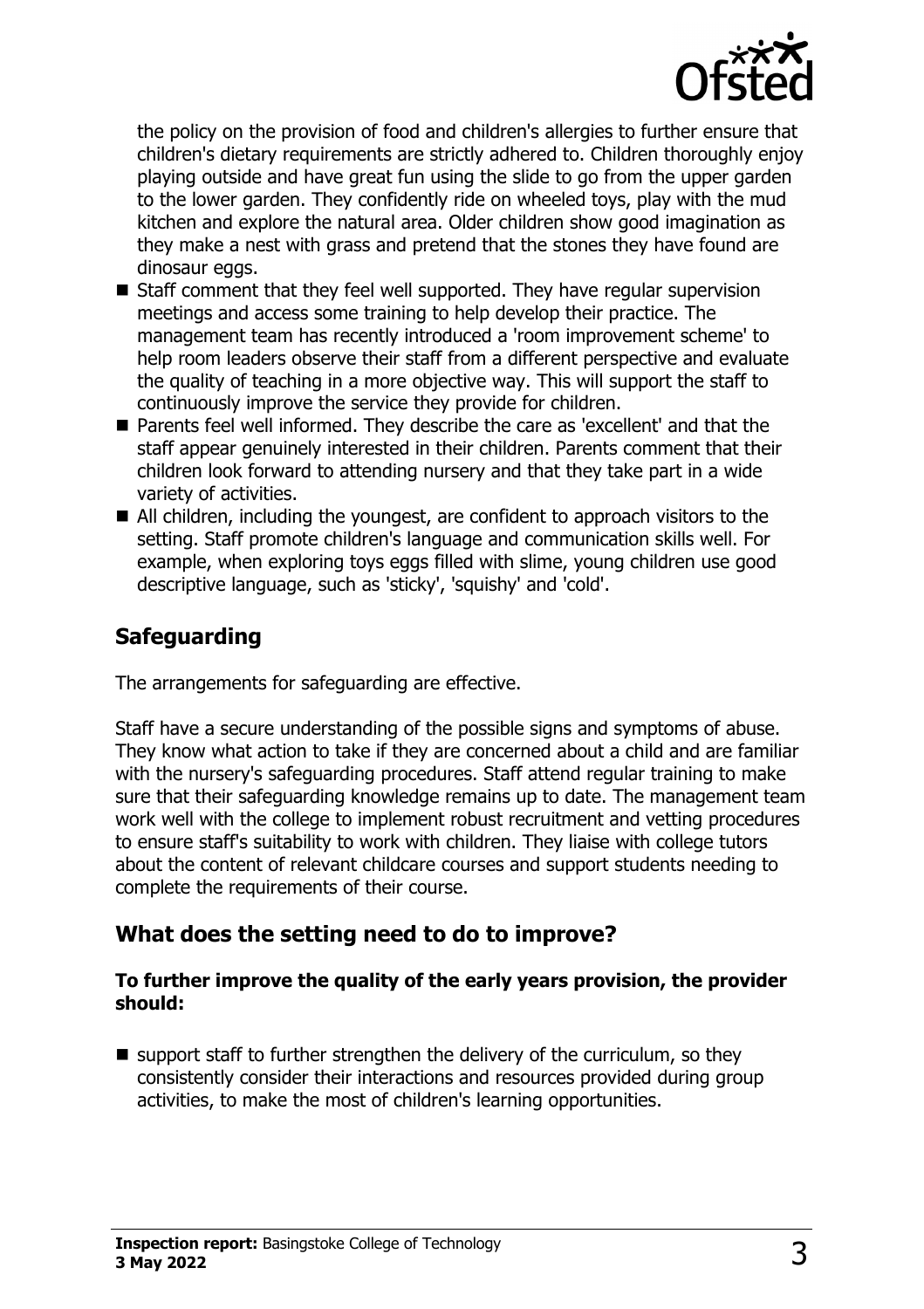

| <b>Setting details</b>                              |                                                         |
|-----------------------------------------------------|---------------------------------------------------------|
| Unique reference number                             | 509563                                                  |
| <b>Local authority</b>                              | Hampshire                                               |
| <b>Inspection number</b>                            | 10230828                                                |
| <b>Type of provision</b>                            | Childcare on non-domestic premises                      |
| <b>Registers</b>                                    | Early Years Register, Compulsory Childcare<br>Register  |
| Day care type                                       | Full day care                                           |
| Age range of children at time of<br>inspection      | $0$ to 4                                                |
| <b>Total number of places</b>                       | 52                                                      |
| Number of children on roll                          | 97                                                      |
| Name of registered person                           | The Corporation of Basingstoke College of<br>Technology |
| <b>Registered person unique</b><br>reference number | RP905559                                                |
| <b>Telephone number</b>                             | 01256 306213                                            |
| Date of previous inspection                         | 12 April 2018                                           |

## **Information about this early years setting**

The Basingstoke College of Technology (BCoT) Nursery registered in 1997 and is located within the grounds of Basingstoke College of Technology. The nursery is open Monday to Friday, from 8am to 6pm, for 50 weeks of the year. It is in receipt of funding for the provision of free early education for children aged two, three and four years. The nursery employs 25 staff who work directly with the children, 21 of whom hold appropriate childcare qualifications at level 2 and above.

## **Information about this inspection**

**Inspector**

Nicky Hill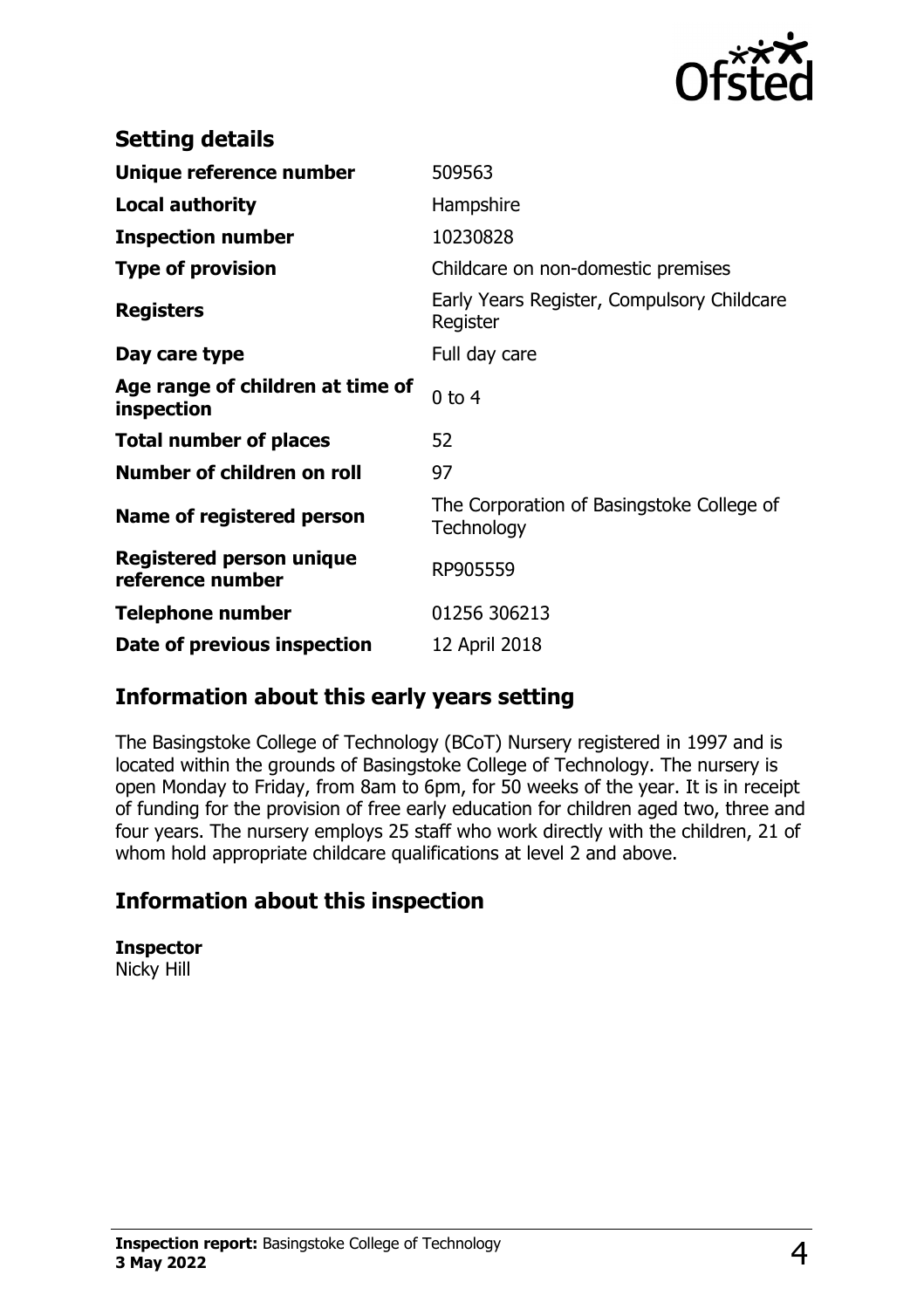

#### **Inspection activities**

- $\blacksquare$  This was the first routine inspection the provider received since the COVID-19 pandemic began. The inspector discussed the impact of the pandemic with the provider and has taken that into account in their evaluation of the provider.
- The manager and inspector completed a learning walk together of all areas of the nursery and discussed the early years curriculum.
- $\blacksquare$  The inspector talked to children and staff at appropriate times during the inspection and took account of their views.
- $\blacksquare$  The inspector observed the quality of education being provided, indoors and outdoors, and assessed the impact that this was having on children's learning.
- $\blacksquare$  The manager and the inspector carried out a joint observation of a group activity.
- $\blacksquare$  Parents shared their views of the setting with the inspector.

We carried out this inspection under sections 49 and 50 of the Childcare Act 2006 on the quality and standards of provision that is registered on the Early Years Register. The registered person must ensure that this provision complies with the statutory framework for children's learning, development and care, known as the early years foundation stage.

If you are not happy with the inspection or the report, you can [complain to Ofsted](http://www.gov.uk/complain-ofsted-report).